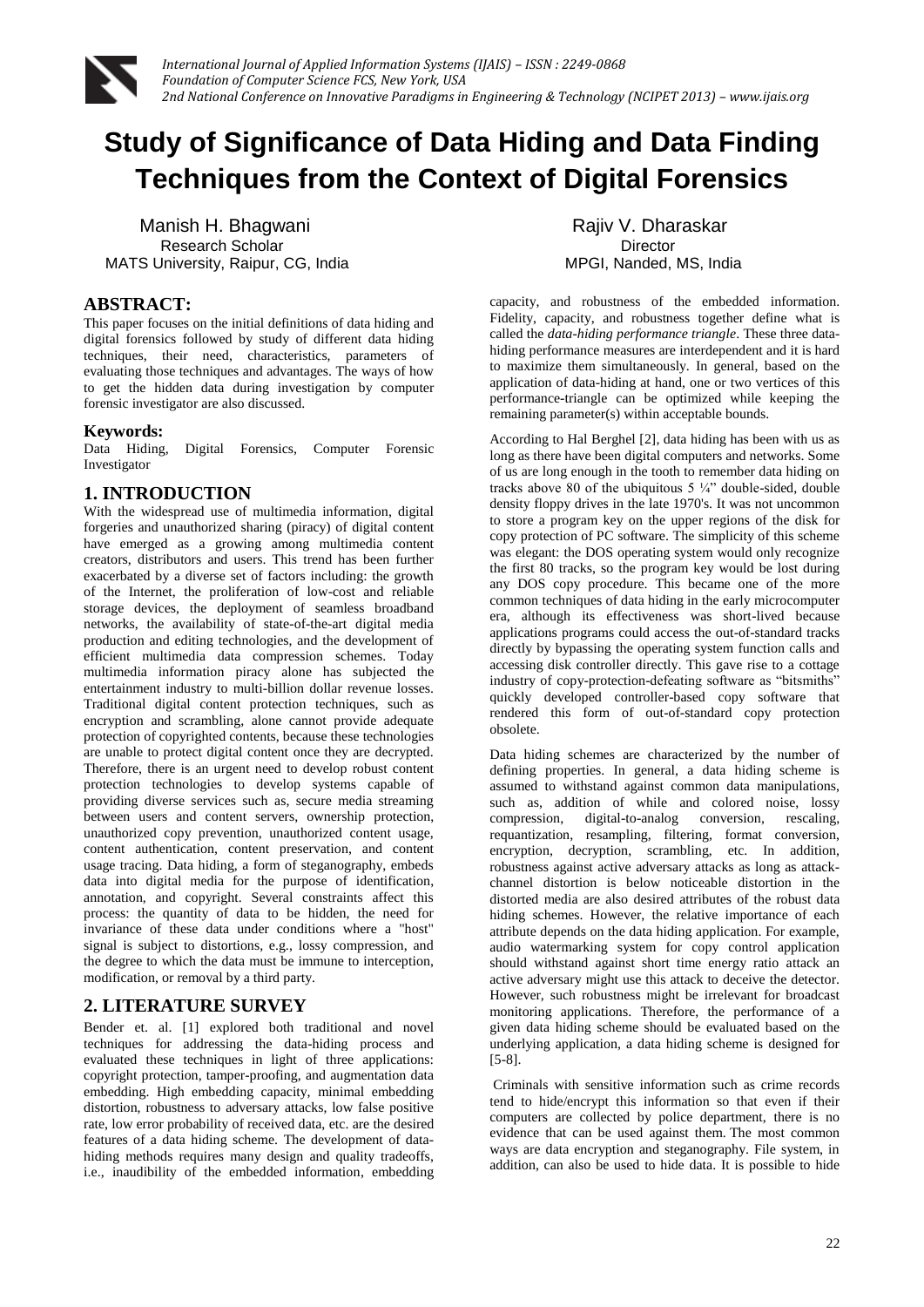

data in NTFS file system and some analysis techniques can also be applied to detect and recover hidden data [4].

# **3. DATA HIDING TECHNIQUES, EXAMPLES, ANALYSIS**

This section deals with the study of various methods of hiding data and files.

#### **3.1. File extensions**

A widely used and popular method of hiding a file type is to simply change the extension at the end of a filename. Try it: **1. Change the .doc extension on an unimportant Word** 

**document to .xls. Click Yes when the warning message appears.**

The icon changes from a Word icon to an Excel icon.

#### **2. Double-click the file to try to open it.**

Because the extension indicates that the file is an Excel file, Excel opens. But the file fails to open because Excel can't open Word files.

**3. Launch Word and then open the file with the .xls extension.**

The file opens.

**4. Change the .xls extension back to .doc and notice that the icon changes too.**

**5. Double-click the file to open it.**

It opens.

To find out whether an extension has been changed, you need to compare the file header to the file extension to make sure that they match. The *file header* is a sequence of bits at the beginning of a file and is used by programs to determine whether they can open the file. During a computer forensic investigation file headers are extremely valuable because they allow us to locate the contents of deleted files, user activity logs, registry entries, and other relevant artifacts [3].

Even when the file extension is changed, the appropriate program still opens the file. On the other hand, when the file header is changed, the program no longer recognizes the file. Advanced users can change the file header easily by using a hex editor to make the file readable or unreadable. A hex editor is a program that can access data directly where it is stored without the need to know what type of format it is. Hex editors literally read data byte by byte and have the ability to change files at the byte level.

#### **3.2. Hidden files**

All operating systems assign attributes to files. One particular type of attribute is the ability to hide files, or more precisely, to mark files as hidden, which is comparable to files being marked for deletion. Hidden files are no more hidden than deleted files are deleted. If you use Microsoft XP or Vista, you can show any hidden files by selecting the Show Hidden Files and Folders option in the Folder Options dialog box. If you have an older file system, such as Microsoft Disk Operating System (DOS), use the Attrib command to either hide the file or make the file viewable.

#### **3.3. Hidden shares**

*Hidden shares* are shared areas on a network where files are stored but the shares are hidden. Hidden shares can be found on a local computer, but with networks everywhere, savvy criminals can use hidden shares on remote computers rather than risk using their own machines. Finding hidden shares is a bit more difficult than finding hidden files, but if you have the proper software, such as Legion V2.1 [\(www.packetstormsecurity.org\)](http://www.packetstormsecurity.org/), the process is straightforward. In addition to hiding shares, users sometimes

also put passwords on hidden shares to protect them in depth. You can add a dollar sign symbol  $(\$)$  to the end of the share so that it appears hidden and not visible from a network browser.

#### **3.4. Alternate data streams**

The uncommon data storage concept of *alternate data streams (ADS)* started with Windows NT version 3.51 and was introduced as a compatibility fix for the Macintosh HFS system. The implication of this fix is that you can piggyback data onto an existing file without changing the attributes of the first file — with the exception of the time stamp. These data streams allow multiple forms of data to be associated with a file. A clever user can hide extremely wicked files in this manner because the files don't show up using a DIR (directory) command, nor do they appear in Windows Explorer. A few antivirus programs can pick up ADS information, but for the most part the majority of the computer world is forgetful to the existence of ADS. One ADS scanner that one can try is from Pointstone (www.pointstone.com).

#### **3.5. Layers**

The simplest example to demonstrate the use of a layer to hide the data is to overlay a picture on text in a desktop publishing program. At first glance, you can see only the picture. After you move the picture, however, the text underneath is revealed. Another simple example is to change the font color of a document to the same color as its background. Open the file and all you see is what appears to be a blank page. If you come across a blank file (a file which appears empty when you open it such as a blank Microsoft Word page), print it. Hidden text may appear on the hard copy.

#### **3.6 Steganography**

*Steganography*, a complex version of layering and data hiding, is a modern-day version of an ancient communication method. *Steganography* refers to covered writing, such as invisible ink. In the digital world, this technique involves hiding a message inside an unobjectionable image, music file, or video that is posted on a Web site, e-mailed, or stored on a hard drive. Imagine downloading an image of the Brooklyn Bridge from the Internet. As a suspicious investigator, one can use your s*teganography*-detecting software to extract the message it is hiding. The problem is that, because many algorithms are used in s*teganography*, and without knowing which one was used, extracting the hidden information is quite difficult.

# **4. ALGORITHMS DEFEATING DATA HIDING**

Several methods can be used to defeat data hiding, and each one has its advantages and disadvantages. Password can be obtained by using one of these methods:

## **4.1. Brute force**

In this procedure, every possible combination of the key is tried until the right one is found and the password is cracked. This is trial-and-error method. For simple hashes or algorithms, brute force works fairly well. As the key length increases, so do the number of possibilities. As can be seen from the following table, a 512-bit key has more than 154 zeros behind it.

**Table 1. Possible Key Combinations according to Key length**

| Length<br><b>Key</b> | Number of |
|----------------------|-----------|
|----------------------|-----------|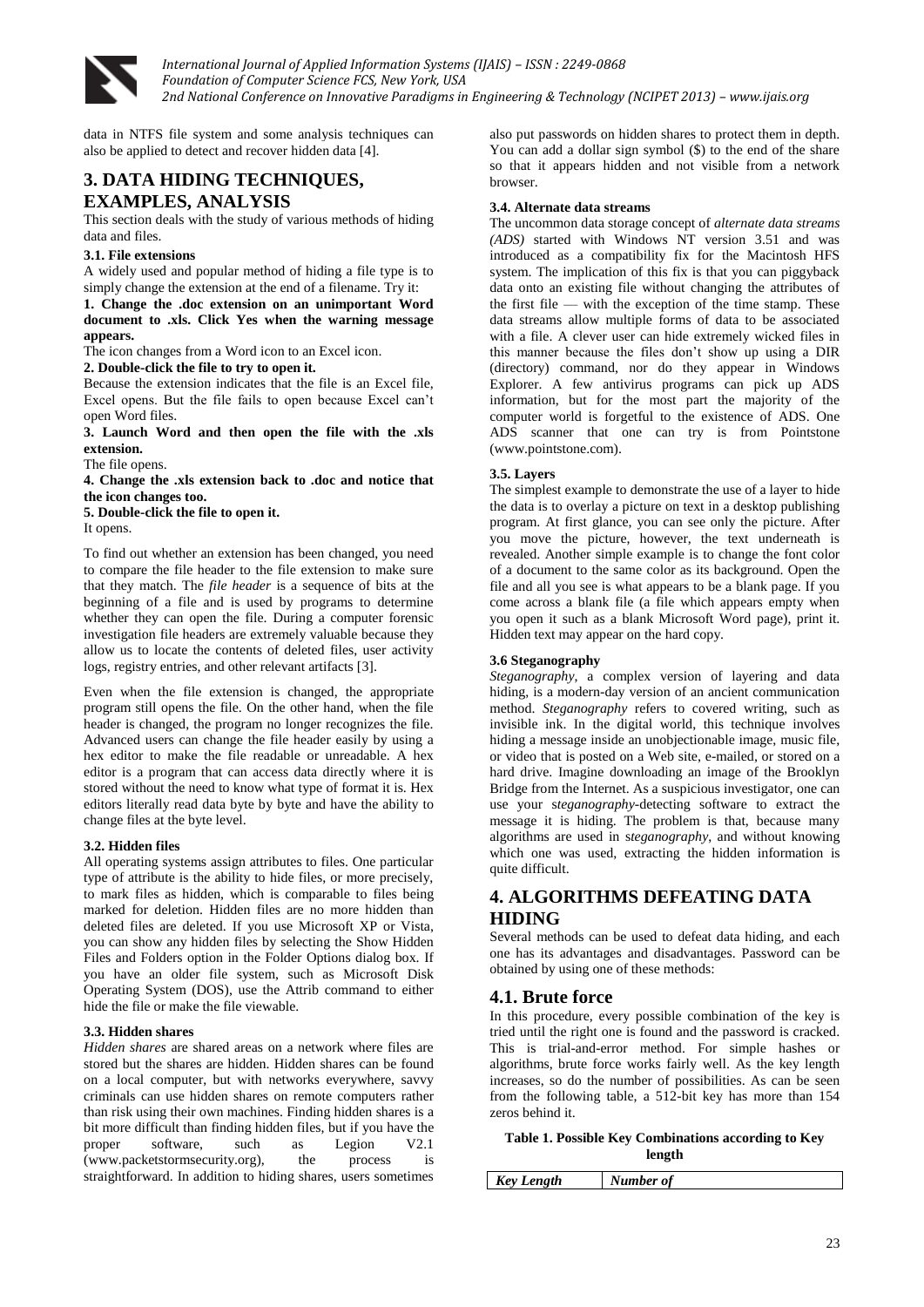

| in Bits | <b>Possible Combinations</b> |
|---------|------------------------------|
| 8       | 256                          |
|         | 1,099,511,627,776            |
| 128     | 18,446,744,073,709,600,000   |
| 256     | $1.15792 * 10^{77}$          |
| 512     | $1.3408 * 10^{154}$          |

# **4.2. Dictionary attack**

This word-based trial-and-error method uses a dictionary of passwords or hashes that are compared to the hash value stored on the suspect's password file. Dictionaries contain not only standard words but also the names of celebrities, sports teams, TV shows, etc. Despite how often people are told to use good passwords, they don't. The most common passwords found in the field are *password, letmein, 123456,* and *qwerty.*  Other popular passwords are the user's first name, the names of children or pets, addresses, phone numbers, and even Social Security numbers. Using a dictionary doesn't mean that you're limited to words or even letters. Most password cracking software uses letters, numbers, and even special characters as part of their dictionary attacks. In a good password-cracking software program using a decent dictionary, the word *hello* and the character substitution *h3110* are cracked in less than a second.

# **4.3. Rainbow tables**

These extensions of dictionaries are much larger hash databases that reside either on the Internet or with a private party. Rainbow tables let us use a larger database of possibilities than could be stored on a forensic computer.

## **4.4. Keystroke logger**

Sometimes the best solution isn't to try to crack the encryption but, rather, to resort to investigation. Use a keylogger to capture the encryption keystrokes when the suspect types them. This method works well when you know that the person you're watching in a case is using some form of encryption. Keylogger features vary, but they all record the keystrokes typed on a computer keyboard. You can install keyloggers manually or use Trojan software. In addition to software keyloggers, physical keyloggers are installed between the keyboard and the back of a computer. This type of device is more difficult to install but on the other hand it cannot be detected by antivirus, antispyware, or anti-malware software.

## **4.5. Snooper software**

This type of software is used in the same fashion as software keyloggers except that snooper software logs not only keystrokes but also almost any activity that occurs on the computer. Everything from screen shots to printouts, to chat sessions to e-mails, and even how many times the computer is turned on is archived. This type of software takes up quite a bit of room on the storage device, but can be extremely useful when re-creating passwords or passwords on a suspect's computer. This method works well in a situation where it is known ahead of time that the suspect himself is using a computer for illegal activities.

## **4.6. Suspect questioning**

Many a times, it may happen that the suspect is the only option to gain access to a password or passphrase. Although most people don't initially supply their passwords, after some legal arm-twisting, it sometimes may occur.

# **4.7. Application specific integrated circuit (ASIC)**

This type of computer chip is specifically programmed to perform a task. The sole purpose of programming an ASIC decrypting system is to crack a specific type of encryption. Most computer forensic investigators don't have access to computers of this type, but government agencies do, and they can chew through a 40-bit encryption key in only seconds with the help of these types of circuits.

# **4.8. Cache checking**

Certain applications and operating systems may put passwords in a *cache* temporarily. Users who allow their systems to save their passwords so that they don't have to type them repeatedly are often saving their passwords in plain text mode in a cache area. This type of practice gives an opportunity to the investigator to get the password by using appropriate software which can scan *cache*.

# **4.9 Finding Out-of-Sight Bytes**

To hide information, criminals use special software programs to identify the least significant bits (LSBs) in a file and change them to contain hidden content without altering the file in a detectable way. The best candidates for steganography are byte-intensive digital pictures and audio files because they have a good supply of insignificant bits. Even a plain text document can hide content within the structure of the file. Certain areas in files (depending on whether they're video or audio or some other type) can be modified without compromising the quality of the file to the human eye or ear. The major forensic issue is exposing the presence of hidden data.

# **4.10. Clue Finding Methods**

There are several methods to find clues as to whether a file *might* have a hidden message in it:

# **4.10.1. Look for steganography software on the suspect's computer**

An open clue is to find steganography creating software on the suspect's computer. The trick is to recognize the different types (experience is needed here) or known hash values of steganography software using hash analysis. Many investigators have no clue how many steganographic software packages exist and may overlook the software as being "just part of the system." There are several steganography softwares available for Windows. One of them is JPHS. This software gives details about the original file, the hidden file, and, toward the bottom, the new file with the steganography.

# **4.10.2. Look for duplicate files**

While doing a forensic analysis, the investigator may find a huge number of duplicate files. Steganography often produces duplicate files because the original file is often left behind by careless criminals. When two files are found that look the same or are named the same, you have some major clues to work with. The types of files found indicate the type of steganographic software that is used. Certain types of steganographic software work with only specific file types, such as video or audio files. Using forensics software, compare the files on a bit-for-bit scale with a hexadecimal editor to find the differences and further narrow the possibilities of which steganographic software was used. Because you now have two files to work with, the investigator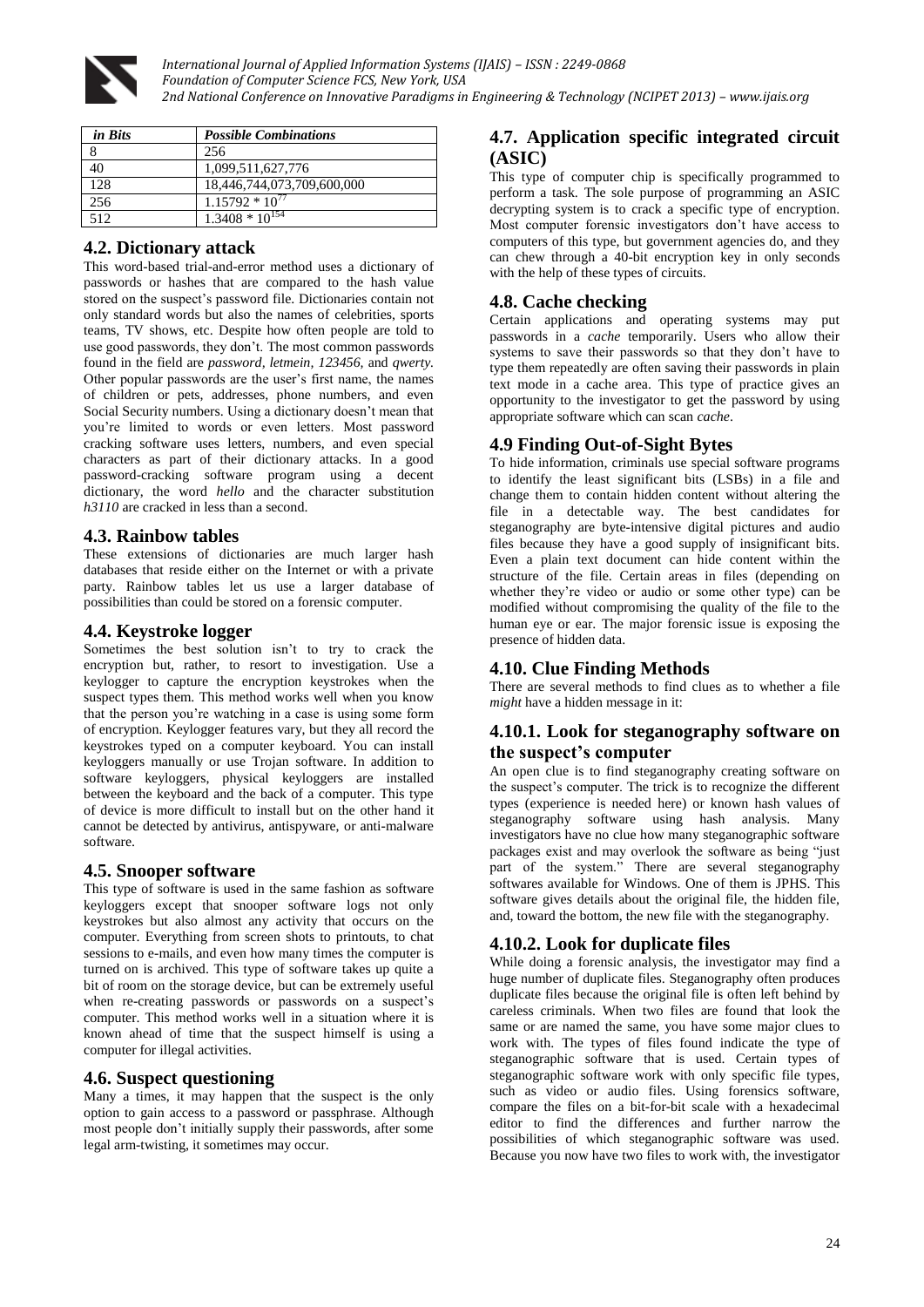

can also run a statistical analysis to see which file falls outside the expected digital signatures of a typical file of its type.

## **4.10.3. Use steganographic detection software**

Software such as Gargoyle (www.tucofs.com) can be used to detect files that have steganographic signatures. They may not always detect it, though, if a new algorithm was used or the algorithm is so good that it escapes detection. The investigator can use these basic tools to find files that have been used to hide data and to discover the steganographic software that was used. Unless the same software is used, the chances of extracting the hidden data are zero.

## **4.11 Cracking Passwords**

Passwords are not of equal strength and may be only part of an attempt to authenticate a person's attempt to gain access to a computer or file they are protecting. From a user's perspective, a password is easy to remember but hard to guess. It can be a word, phrase, hash, or even biometric (something unique about someone biologically, such as a fingerprint or voice print). From a computer forensic investigator's perspective, a password is a barrier to get past to complete the investigation. In most password applications, the password isn't even used to authenticate; rather, a hash value is used. A *hash value* (or simply *hash*) is the result of applying a one-way algorithm to a password. The reason for the one-way algorithm is to keep would-be intruders from reverse-engineering the hash back into the password. In other words, when you type a password, the computer is hashing the data you typed and comparing the result to the hashed password that's already saved. If both hashes match, the password is the same one that was entered originally. Why use a hash in the first place? The most obvious reason is that storing plain text passwords isn't secure. Replacing plain text passwords with a one-way hash value can exponentially increase the security of passwords. To put this concept into perspective, suppose that an MD5 hash is used to hide a password. Roughly 8.5 billion combinations for an 8 character password exist, give or take a billion. Years would pass before anybody could hit all those combinations. An even more secure version of a password is a *passphrase,* a phrase or short sentence that increases the number of possible combinations to strengthen the cryptographic hash. PGP (Pretty Good Privacy), a type of encryption software, is famous for the use of a passphrase and the difficulty of cracking the PGP hash. The MD5 has only a 128-bit key size, but PGP with passphrases can use, for example, a 2048-bit key size. Simply, cracking the encrypted data or even the pass-phrase by using a brute force method is almost impossible.

# **4.11.1. Disarming passwords to get in**

## **a. Crack the easy passwords first**

Human nature dictates that few people use different passwords for all the files or accounts they are trying to protect. Most people simply reuse their passwords repeatedly and change them slightly every time. The computer forensic investigator can take advantage of this situation because some applications are much easier to crack than others. Cracking a password in a word processing or spreadsheet program is so easy that certain shareware programs can accomplish this task quite easily. After you have one of these passwords, try the password you cracked on the more difficult algorithms to see whether you have a winner. You might be surprised at how

often this technique works. If it doesn't work, try substituting characters or variations of the password.

## **b. Grab clues**

When a user asks the browser to remember a site password to avoid having to type it repeatedly, the investigator can catch a break. Look in the cache for the passwords. Usually they're not the ones you want, but they can give him a clue to the target password or hints to how the user thinks. The Cain  $\&$ Abel software shows a typical password cache dump. Pay attention to the line that reads Default Password: It shows you the password to access the Windows operating system.

# **c. Bring on the brute force crackers**

If all else fails, you have to use password cracking software, such as Cain & Abel (www.oxid.it) or John the Ripper [\(www.openwall.com/john\)](http://www.openwall.com/john). They can crack a password by brute force or use a dictionary, depending on which clues you picked up during your search. Any hints you find to reduce the number of possibilities save you processing time in spades. If necessary, create a custom dictionary just for this case with all possible passwords that this particular user may have used. Be sure to check pet names and favorite teams.

Applications such as word processors, databases, and spreadsheets often save their data in formats that can be read with a hex editor. For example, one can view the file contents in raw form using a hex editor such as WinHex and not even have to break the password. Keep in mind that the formatting disappears and you see strange characters, but some of the data is in human-readable format. Other extremely technical methods exist for attacking a file and working around a password. The cost in time and money, however, often isn't worth the effort unless your organization's initials are in the three-letter formats FBI, DHS, CIA, or NSA.

# **5. CONCLUSION**

Various data hiding techniques have been studied and ways to uncover the hidden data are also discussed from the context of computer forensic investigator. This study works as the basis for an investigator before moving towards using data recovery software on one side and digital forensics researchers on the other side. There is still scope of discovering the new ways of data hiding in the modern world of new gadgets and softwares. This paper will hopefully work as a launch pad for those persons who want a concise study on the topic.

#### **6. REFERENCES**

- [1] [Bende, W.](http://ieeexplore.ieee.org/search/searchresult.jsp?searchWithin=p_Authors:.QT.Bender,%20W..QT.&newsearch=partialPref) [Gruhl, D.](http://ieeexplore.ieee.org/search/searchresult.jsp?searchWithin=p_Authors:.QT.Gruhl,%20D..QT.&newsearch=partialPref) [Morimoto, N.](http://ieeexplore.ieee.org/search/searchresult.jsp?searchWithin=p_Authors:.QT.Morimoto,%20N..QT.&newsearch=partialPref) [Lu, A.](http://ieeexplore.ieee.org/search/searchresult.jsp?searchWithin=p_Authors:.QT.Lu,%20A..QT.&newsearch=partialPref) 1996. Techniques for data hiding. In [IBM Systems Journal](http://ieeexplore.ieee.org/xpl/RecentIssue.jsp?punumber=5288519) **Volume:** 3[5, Issue: 3.4](http://ieeexplore.ieee.org/xpl/tocresult.jsp?isnumber=5387198) Page(s): 313 – 336.
- [2] Berghel, Hal. 2007. Hiding Data, Forensics and Anti-Forensics. In Communications of ACM, April 2007.
- [3] Rowe, Jon. 2008. What are File Headers? (Signatures). At http://www.pinpointlabs.com/wordpress/2008/08/12/wha t-are-file-headers-signatures/. Articles from Pinpoint Labs Blog. 12-08-2008.
- [4] Cheong Kai Wee. Analysis of hidden data in the NTFS file system. At http://www.forensicfocus.com/hiddendata-analysis-ntfs.
- [5] Cox, I., Miller, M., and Bloom, J. 2001. Digital Watermarking. Morgan Kauf-mann.